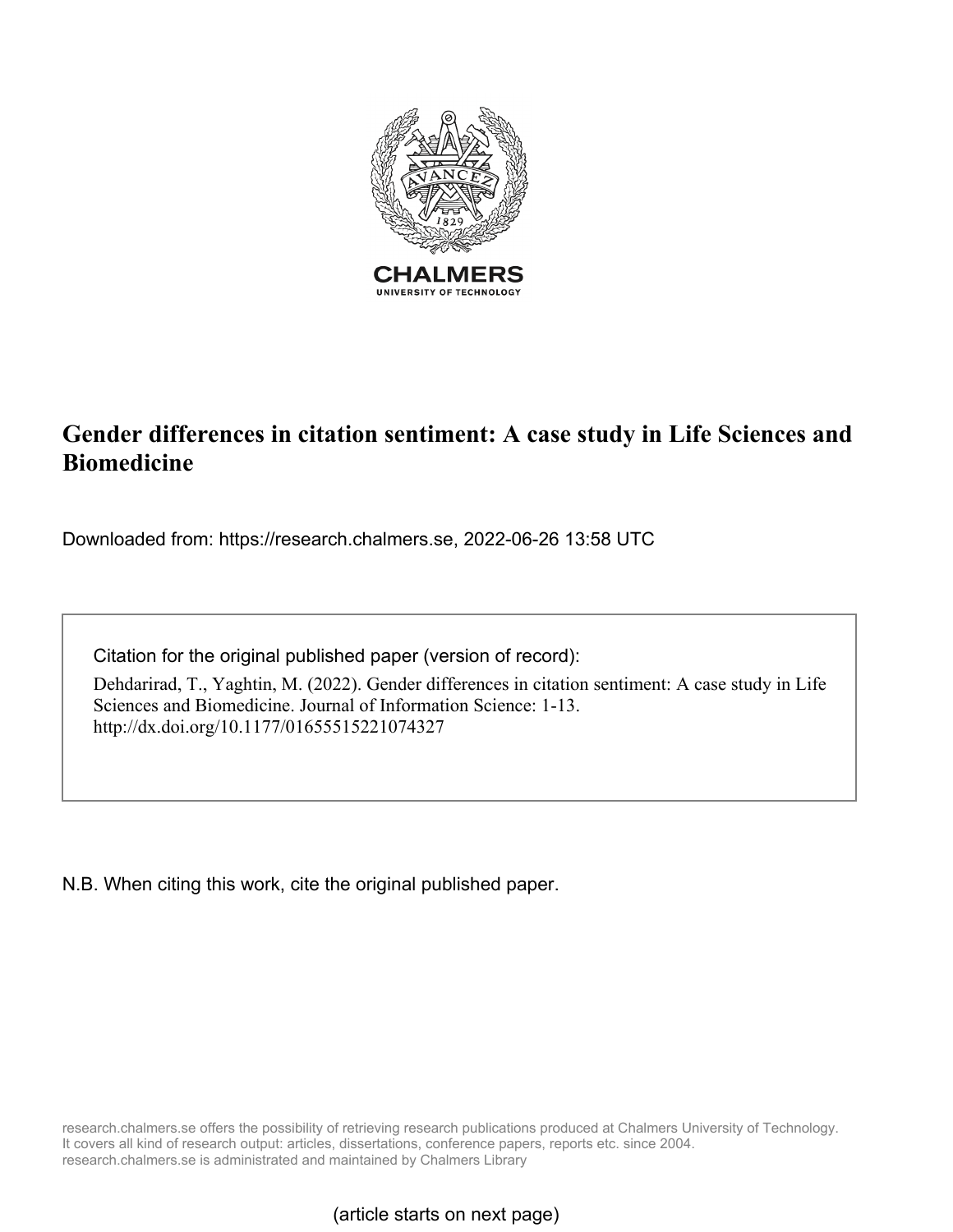Research Paper

# $\vert\vert$

# Gender differences in citation sentiment: A case study in life sciences and biomedicine

Journal of Information Science  $1 - 13$ 

© The Author(s) 2022  $\odot$  $\odot$ 

Article reuse guidelines: sagepub.com/journals-permissions [DOI: 10.1177/01655515221074327](https://doi.org/10.1177/01655515221074327) journals.sagepub.com/home/jis



# Tahereh Dehdarirad

Department of Communication and Learning in Science, Chalmers University of Technology, Sweden

## Maryam Yaghtin

Department of Scientometrics, Islamic World Science Citation Center (ISC), Iran

#### Abstract

In this study, we investigated whether female and male authors in the field of life sciences and biomedicine differed in their tendency for citation and citation sentiment. The data comprised two sets, cited set and citing set. Cited set comprised 17,237 articles whereas citing set comprised 115,935 articles. The cited set which is from the area Life Sciences & Biomedicine and published during 2012–2016 was retrieved from the Web of Science Medline. The citing set and its citation contexts were retrieved using the Colil database. The analysis was done using a combination of homophily analysis, regression analysis and a chi-square test. The covariates in the regression analyses were features related to authors, journal, institution, country and abstract readability. The homophily analysis showed a significant tendency for female (8%) and male (14%) authorship teams to cite papers by the same gender composition teams. In addition, the results of regression analysis (Model 1) and pairwise comparisons showed that male-authored papers received a significant higher positive sentiment compared with female-authored papers. The results of regression analysis (Model 2) showed a small significant positive association between gender similarity of cited and citing authorship teams and the sentiment score. However, further analysis using the chi-square test showed a significant lower tendency for women to use positive terms when citing the research findings of papers with the same gender composition. Men, in contrast, used significantly more positive terms when citing papers with the same gender composition. Finally, lay summary for a cited paper, country similarity and the venue of cited publication when it was a mega journal had a positive significant association with the sentiment score received.

#### Keywords

Citation sentiment; citation tendency; gender differences; life sciences and biomedicine; linear mixed models

# 1. Introduction

Women are under-represented in top-ranking positions in academia, such as professorships. This is true in the biomedical disciplines [1,2]. The way in which women present their research accomplishments, in comparison to men, has been regarded as one of the factors that causes gender gaps in academic life sciences according to previous research [3]. A group of studies on gender and self-promotion have investigated the association between gender gap/implicit bias and language patterns. Lerchenmueller et al. [3] analysed the language used in more than 6 million papers in peer-reviewed articles in life sciences. Their findings showed that papers with a male first author or a male last author were up to 21% more probably to use positive framing than those with female lead authors. In mathematics, it has been shown that women are less probably to boast about their intellectual performance [4]. In a study on gender gaps in grant funding at Canadian Institutes of Health Research, Witteman et al. [5] associated the gender gap in grant funding to the unconscious use of modest, less compelling language by female applicants, when describing their accomplishments. However, in a more recent study by Franco et al. [6], no significant gender differences were found in terms of language patterns

Corresponding author:

Tahereh Dehdarirad, Department of Communication and Learning in Science, Chalmers University of Technology, Hörsalsvägen 2, 41296 Gothenburg, Sweden.

Email: Tahereh.Dehdarirad@chalmers.se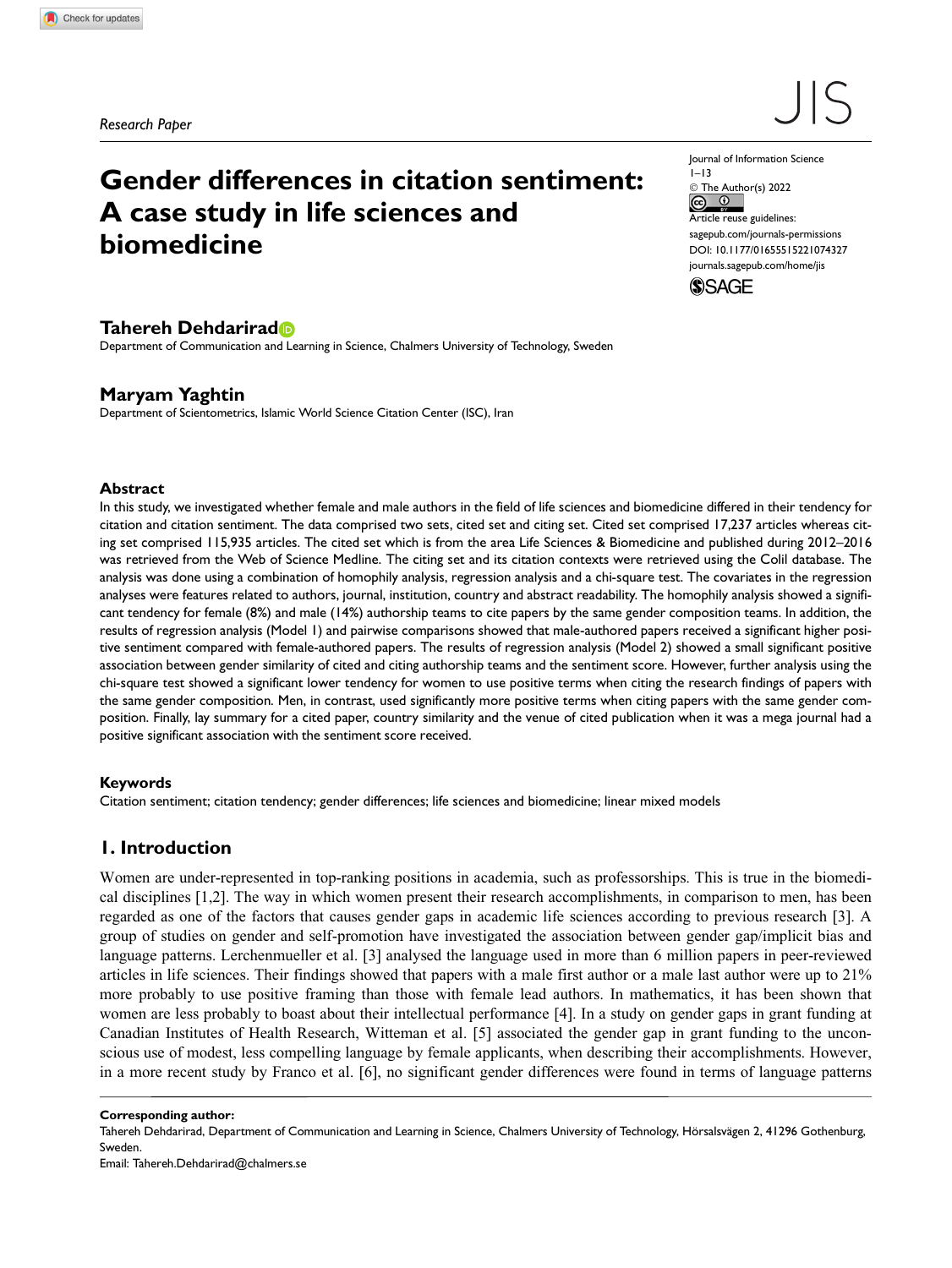used in biomedical research grant proposal summaries in Brazil. Lewis and Lupyan [7] showed that language statistics can predict people's implicit biases. In other words, linguistic biases may be causally related to biases in people's implicit judgements of what can be accomplished by women.

As the notion of 'excellence' within audit cultures in academia implicitly reflects images of masculinity [8], the promotion of women's research findings could be considered counter stereotypical behaviour, which may in turn cause a backlash against women [9–11]. Men's research can be viewed as more central or important in a field (i.e. the 'Matthew' effect), whereas women's work can be ignored, or worse, attributed to men in a field (i.e. the 'Matilda' effect) [12,13]. This can, therefore, result in implicit biases in term of authors' tendency regarding citations [14] and citation sentiments. In a large-scale study of gender citation homophily, Ghiasi et al. [15] suggested under-recognition of women's contribution to science, as a reason for men's preference for citing men.

In this article, we investigated when citing a paper, whether female and male authors differed in terms of their citation tendency and framing the findings of papers that they cited, using inbreeding homophily and sentiment analyses. To the best of our knowledge, no study so far has investigated this in the field of life science and biomedicine. Inbreeding homophily refers to the ties between similar others that form over and beyond what would be expected by chance given the opportunity pool [16]. Citation sentiment analysis is a natural language processing (NLP) technique that has been used in previous research to study the sentiment of an author towards a paper that they have cited [17–20]. Citation content analysis research focuses on describing and classifying semantic relationships between the citing and cited works [21], providing a more nuanced, qualitative view of how an article is cited [22]. These classifications are based on the polarities and strengths of the opinions extracted from citances<sup>1</sup> [23]. In the literature, two different methods have been used for classification of citation sentiments: unsupervised (Lexicon-based) approaches and supervised (machine learning framework) approaches [17]. Most unsupervised methods rely on a sentiment lexicon to assign a sentiment score to the text. This unsupervised approach is more understandable and can easily be implemented in contrast to machine learning-based algorithms [24]. However, sentiment lexicons are largely dependent on the genre of the text being classified [17]. Studies [25-27] are example research works in life sciences and biomedince that are conducted using Lexicons. This method has also been applied in citation sentiment analysis studies in the context of co-citation analysis [28], to rank citations [29] or to measure citation quality [30]. The supervised methods represent the labelled data in the form of a set of features. The features are then used to learn a function for classification of unseen data [17]. While one advantage of learning-based methods is their ability to adapt and create trained models for specific purposes and contexts, their drawback is the availability of labelled data and hence the low applicability of the method on new data. This is because labelling data might be costly [31]. Using supervised machine learning techniques, some studies in biomedicine have been conducted on small, annotated citation corpuses from biomedical articles [32,33] or clinical trials [18,22].

This study has two objectives: (1) in general, to study whether there is a tendency towards authorship teams based on their gender, in terms of sentiment, when citing or being cited and (2) more specifically, to investigate whether there is a tendency for authorship teams, in terms of citations, sentiment score or use of positive/negative terms, when citing papers of the same gender composition teams.

To achieve these objectives, the study addressed the four below questions:

- 1. Is there any difference in terms of sentiment score among authorship teams of cited and citing papers, based on their gender?
- 2. Is there any citation homophily based on gender between citing and cited papers?
- 3. Is there any association between gender similarity of cited and citing authorship teams and the sentiment score received?
- 4. Is there any difference between authorship teams in terms of the proportion of positive/negative terms used, when citing papers of the same gender composition teams?

### 2. Methodology

## 2.1. Data sets

The data for this study comprised two sets, the cited set and the citing set. The cited set comprised 17,237 articles, whereas the citing set comprised 115,935 articles. By the citing set, we mean all of the articles that cited the 17,237 articles in the cited set.

To retrieve these data sets, several steps were taken. First, all articles in the research area of Life Sciences & Biomedicine from 2012 to 2016 were retrieved from the Web of Science Medline in June 2020. This resulted in 83,444 papers. In the next step, using the PubMed identifier (PMID) of these papers, a search was conducted in the PubMed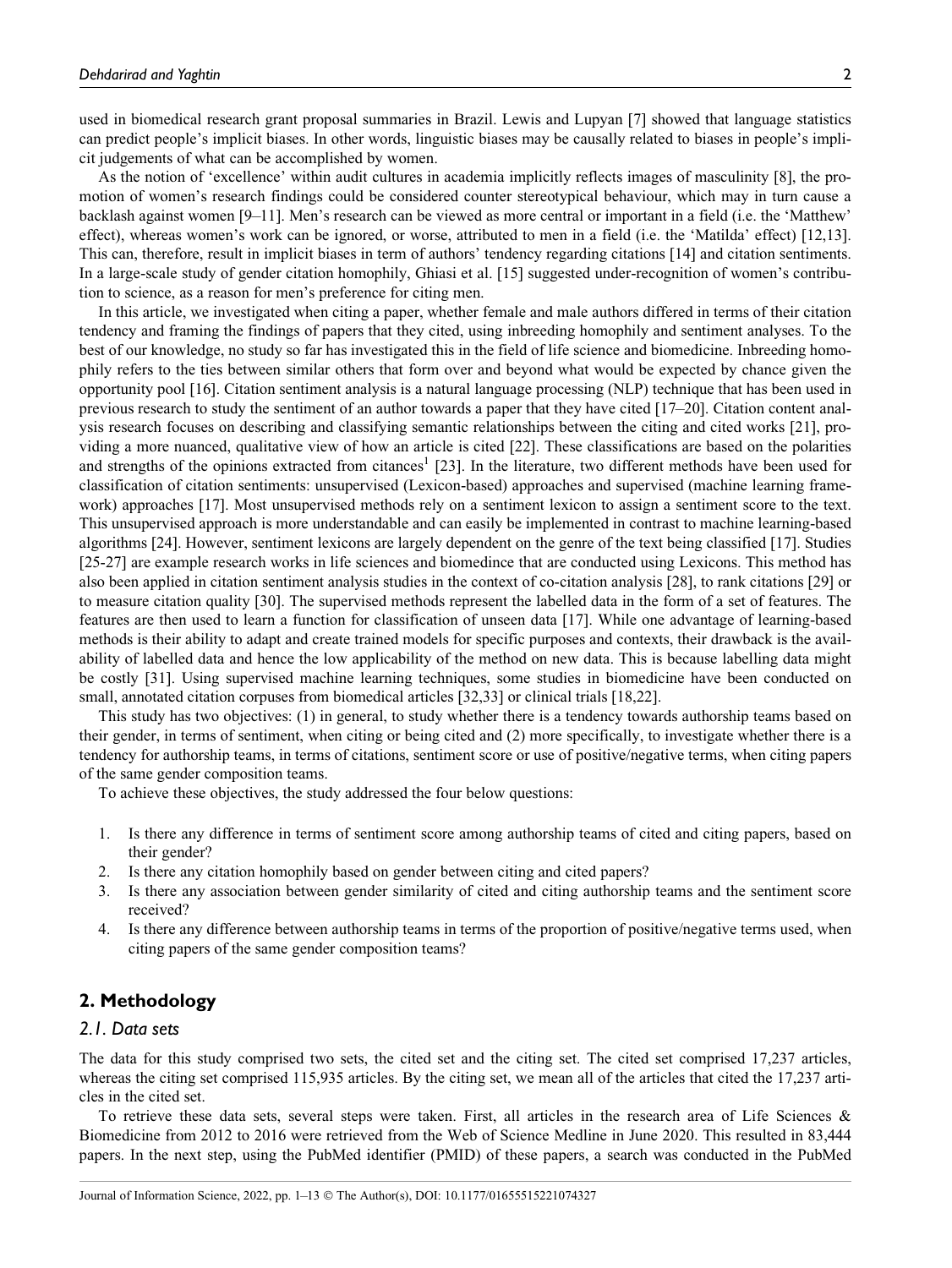Central Open Access Subset (PMC-OAS). As a result of this search, we identified 17,237 papers in PMC-OAS. The PMC-OAS is a part of the total collection of articles in PMC, which are made available under a Creative Commons or similar licence that generally provides users with the rights to reuse and redistribute content [34]. In the next step, citations and citation contexts for each of these 17,237 cited papers were extracted from the Colil (Comments on Literature in Literature) database. This resulted in 115,935 citing articles, which provided 210,181 citation contexts. These two data sets, citing and cited, were used for further analysis in this article.

Colil is a database and search service for citation contexts in the life sciences. Using the web-based search service, it is possible to search for a cited paper in the Colil database and retrieve a list of its citation contexts. The citation contexts in the Colil database are extracted from full-text papers of the PMC-OAS [35].

#### 2.2. Data analysis and procedures

2.2.1. Sentiment analysis. KNIME (the Konstanz Information Miner) was used to pre-process the citation contexts obtained from the data collection process. The pre-processing step included removing stop words, special characters and numbers. It also entailed tokenisation, part of speech (PoS) tagging and lemmatisation. In this article, sentiment analysis was conducted on the four parts of speech, namely, nouns, adjectives, adverbs and verbs. The reason for this was that these parts of speech are believed to carry opinion loads in a sentence [36,37]. We also accounted for three valence shifters: amplifiers (absolutely, certainly), de-amplifiers (barely) and adversative conjunctions (although). In the case of negators (not, can't, etc.), we applied a list of negation terms<sup>2</sup> that was used in Athar's [17] study. In addition, we also added other negators such as aren't, didn't and has not to the list. The number of negators was very low ( $\sim 0.5\%$ ) in our sample.

The sentiment scores were assigned to words using SentiWordNet. SentiWordNet is one of the most widely used sentiment lexicons [38] which has a wide coverage of words [39]. Furthermore, it has been previously used in the domains of medicine and biomedicine [25,26] and in citation sentiment analysis studies [29,30,40].

SentiWordNet assigns three sentiment scores to each synset of WordNet: positivity, negativity and objectivity, ranging from 0 to 1 [38]. Since every word may have different meanings, SentiWordNet has a collection of different synsets.<sup>3</sup> Every synset may have positive, negative and neutral scores for a given word, which sums up to one. Given the existence of several synsets for a given word, it was necessary to assign a single score to each word. To do so, we used a methodology applied by Cavalcanti et al. [29]. For a given word, within a specific PoS, all scores for its synsets were averaged, after subtracting the negative scores from the positive ones. Finally, the scores of each citation context were aggregated. In some cases, a citing article might have referenced a cited article in several places: thus, creating more than one citation context. In these cases, the sentiment score of these citation contexts was averaged.

Finally, we randomly selected 5% (~850) of the cited PMIDs. For each of these PMIDs, we then randomly selected one citing PMID and one of its corresponding citation contexts. The minimum required sample size for inter-rater agreement in this study was calculated using the methodology provided in Rotondi and Donner [41]. These contexts were then read by two experts in the field of life sciences and biomedicine, and they assigned sentiment polarity to the sample citation contexts. To measure the inter-rater agreement between each person's polarity and the automated polarity, we used both percent agreement and Cohen's kappa test using the irr [42] package. The latter is used to measure inter-rater reliability for qualitative (categorical) items [43]. Values range between  $-1$  and 1. Values lower than 0 are indicative of no reliability, values between 0 and 0.4 of slight to fair, values between 0.41 and 0.6 of moderate, values between 0.61 and 0.8 of substantial and values between 0.81 and 1 of almost perfect reliability [44]. In our case, the results showed a kappa agreement of 0.68 and 0.70 ( $\sim$ 70%), which indicates a good agreement. In addition, the percent agreement showed values of 79% and 82%. As the experts were from the field of life sciences and biomedicine, they would be less probably to guess when assigning sentiments. Thus, we believe these percent values are also reliable [43].

2.2.2. Regression and homophily analysis. Regarding questions one and three, the linear mixed model (LMM) was used to: (1) to compare the mean of sentiment scores by gender among authorship teams associated with cited and citing articles; (F (both first and last female), M (both first and last male), M-F (first male-last female), F-M (first female-last male)) (Model 1) and (2) to study the association between sentiment score and gender similarity (measured as cosine similarity between cited and citing sets based on gender), while controlling for some covariates (Model 2) (see Table 1). Using Model 2, we investigated whether there was a tendency for authors (not) to be more positive towards the authors of similar gender composition in terms of terms of sentiment score.

LMM is a generalisation of linear regression, which allows to model correlated errors. These models are called mixed effects since they combine both fixed effects and random effects. While using fixed effects, we can get an estimate of their effects on the response variable (in our case sentiment score), using random effects, we can quantify the variability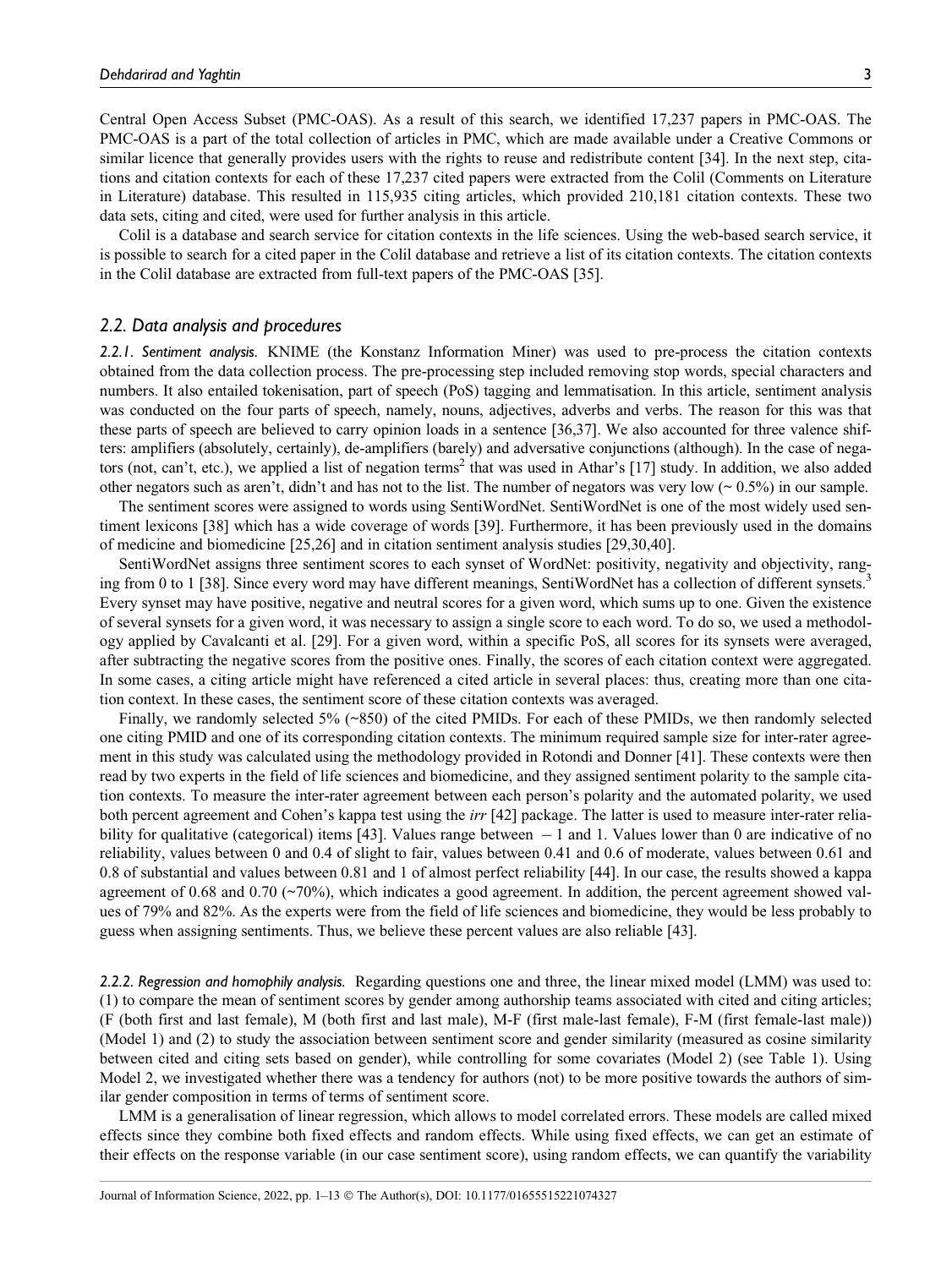| Effect type                  | Variable type | Name                                                                                                                 | Measure                                                                                                                                                                                                                                                                                                           |
|------------------------------|---------------|----------------------------------------------------------------------------------------------------------------------|-------------------------------------------------------------------------------------------------------------------------------------------------------------------------------------------------------------------------------------------------------------------------------------------------------------------|
| Predictors                   | Dependent     | Sentiment score                                                                                                      |                                                                                                                                                                                                                                                                                                                   |
| (fixed effect)               | Independent   | Citing authorship<br>teams by gender <sup>a</sup>                                                                    | Gender combination of first and last author on a citing article:<br>M (both authors male), F (both authors female), F-M (first author<br>female, last author male), M-F (first author male, last author<br>female).                                                                                               |
|                              |               | Cited authorship<br>teams by gender <sup>a</sup>                                                                     | Gender combination of first and last author on a cited article:<br>M (both authors male), F (both authors female), F-M (first author<br>female, last author male), M-F (first author male, last author<br>female).                                                                                                |
|                              |               | Gender cosine<br>similarity <sup>b</sup>                                                                             | Cosine similarity between cited and citing sets based on gender<br>of first and last authors.                                                                                                                                                                                                                     |
|                              | Covariate     | SNIP-cited set                                                                                                       | Source (journal) Normalised Impact per Paper for the cited<br>articles which was downloaded from Scopus.                                                                                                                                                                                                          |
|                              |               | Subject cosine similarity<br>Lay summary-cited set<br>Abstract readability-cited set<br>Country cosine<br>similarity | Cosine similarity between cited and citing sets based on MeSH.<br>Cited articles with lay summary (1); without lay summary (0).<br>Flesch's readability score of the abstracts of cited articles.<br>Cosine similarity between cited and citing sets based on affiliation<br>country of all authors.              |
|                              |               | Affiliation country of<br>cited author; affiliation<br>country of citing author                                      | For each of cited and citing sets, a variable was created based on<br>the affiliation country of all authors: cited English-speaking<br>country (yes); non-English-speaking country (no), citing English-<br>speaking country (yes); non-English-speaking country (no).                                           |
|                              |               | Mega journal-cited set                                                                                               | If journals associated with cited set were: mega journal (1) or<br>non-mega journal (0).                                                                                                                                                                                                                          |
|                              |               | OA-cited set<br>Scientific age of<br>citing authors                                                                  | If cited articles were OA (1) or non-OA articles (0).<br>The total number of citations for all authors associated with each<br>article in the citing set were obtained from SciVal author look up<br>API (https://dev.elsevier.com/documentation/<br>SciValAuthorAPI.wadl) using authors' IDs. Then, geo mean of  |
|                              |               | Top institute                                                                                                        | citations was calculated for each citing article.<br>A variable which showed whether a top rank university existed in<br>the affiliation list of cited and citing articles: if existed on none<br>(0), if existed on both (1), if existed on cited but not citing (2), if<br>existed on citing but not cited (3). |
| Predictor<br>(random effect) |               | <b>Cited PMID</b>                                                                                                    | It was entered in both regression models (Model 1 and Model 2)<br>as random $=$ ~1 Cited PMID                                                                                                                                                                                                                     |

Table 1. Dependant, independent variables and covariates for regression Models 1 and 2.

SNIP: Source Normalised Impact per Paper; OA: open access; API: application programming interface; PMID: PubMed identifier.

<sup>a</sup>These were the independent variables in Model 1.

<sup>b</sup>This was the independent variable in Model <mark>2</mark>.

in the baseline values of the response variable [45,46]. Mixed-effect models are the preferred approach for the analysis of longitudinal or clustered data [47,48]. The reason for this is flexibility of these models in modelling the correlation structure of the data and ability to account for both balanced (i.e. with the same set of observations points for each subject) and unbalanced (i.e. with different observations points for different subjects) designs. Another major advantage of LMM is how they handle missing data. Specifically, the mixed-effects approach does not require a complete set of observations on each subject, rather, it uses all available data on each subject. If a subject has intermittent missing data, or subjects/clusters that have different numbers of (repeated) observations, all available data are used [48]. The case in this study is clustered and unbalanced data design. The grouping variable is the cited articles' PMIDs. All citing articles (citing PMIDs) are matched with their cited PMIDs. As the clusters (cited PMIDs) can be considered to have been sampled from a larger population of clusters, their effects can be modelled as random effects in an LMM [47]. Furthermore, the sentiment scores within cited PMIDs might be correlated. The reason for this is that we expect the citing PMIDs to be more homogeneous within a cited PMID, than between cited PMIDs.

In both regression models, the outcome y (sentiment scores) is a continuous variable. Furthermore, we have 13 fixed effects predictors with fixed slopes for Model 1: gender citing, gender cited, top institute, subject similarity, open access (OA) status, abstract readability, SNIP (Source Normalised Impact per Paper), lay summary, scientific age of citing authors, country similarity, affiliation country of cited author (English-speaking country or not), affiliation country of citing author (English-speaking country or not) and mega journal (see Table 1). In Model 2, we have the same fixed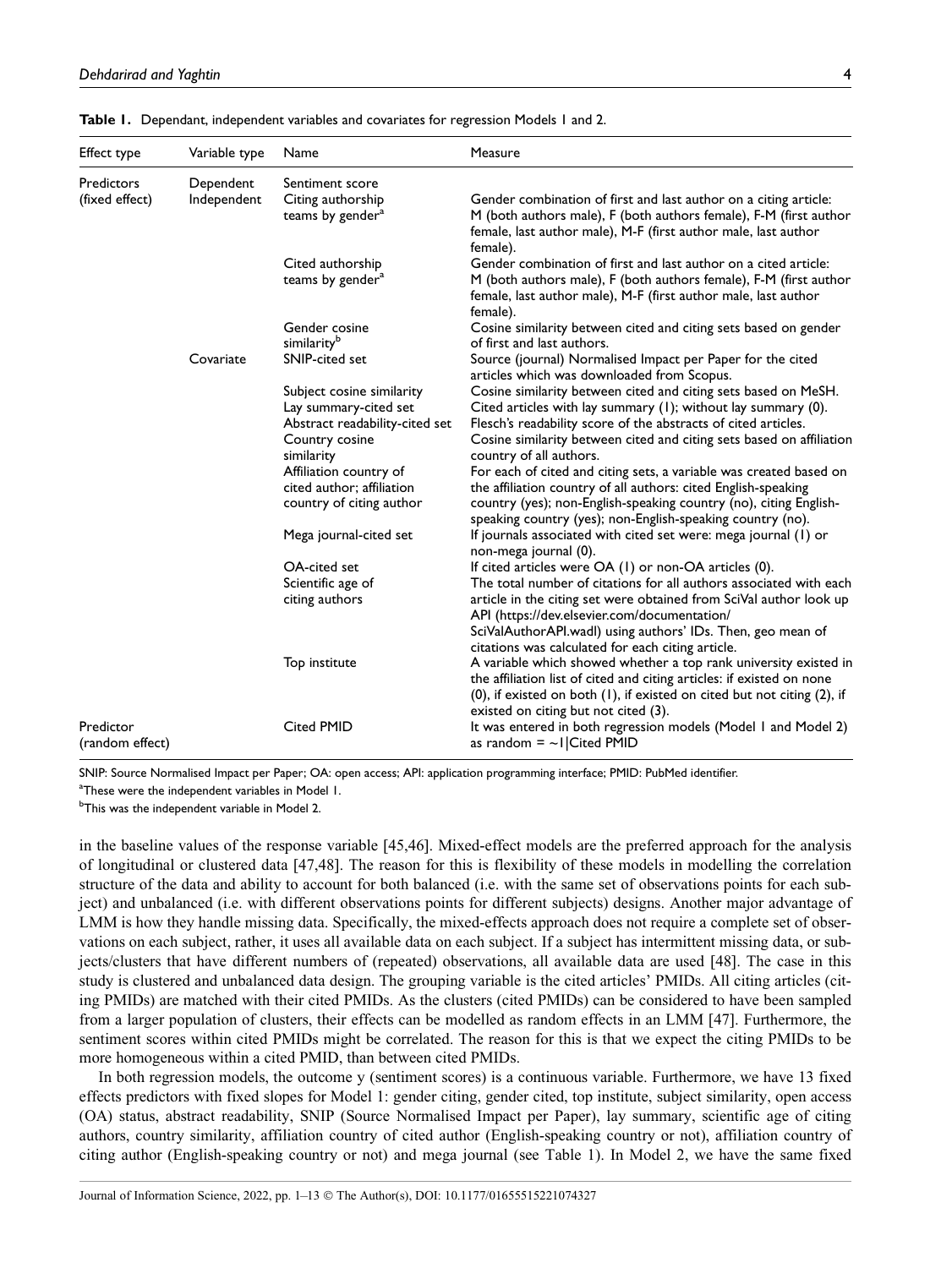effect predictors except for gender-citing and gender-cited variables instead of which we used gender cosine similarity. In both models, we have a random effect associated with the intercepts for each cited PMID. As mentioned above, random effect is a way to correct statistical tests when some observations are correlated [37]. We fitted the LMM using lme () function from the R package *nlme* [49]. R package *Emmeans* [50] was also used to perform pairwise comparisons among authorship teams of different gender (F, M, M-F, F-M) associated with cited and citing articles.

When fitting the regression models: (1) we tested whether the random effects associated with the intercept for each cited PMID can be omitted from the regression Models (1, 2) and (2) we also checked to decide which covariates to include in the model. To do so, for both cases, we conducted a likelihood ratio test using the anova () function. In the first case, the result of the test ( $p < 0.001$ ) for both Models (1, 2) suggested that the random-cited PMID effects should be retained in the regression Models (1, 2). Regarding covariates, after running the anova () function on the random effect models for both Models 1 and 2, we decided to remove the scientific age of cited authors from both models as it did not improve the models. The *sjPlot* R package [51] was used for diagnostic of both models in terms of multicollinearity, normality of residuals, normality of random effect and homoscedasticity (see Supplementary Material).

To answer the second question, we investigated whether there was an inbreeding homophily in citation tendency by gender composition of authorship teams (cited-citing). To do this, we used inbreeding homophily analysis using R.4

Finally, to answer question 4, a chi-squared test was used to compare the proportion of positive and negative terms between the same gender authorship teams associated with both cited and citing sets (both female teams, both male teams, both F-M teams, both M-F teams).

2.2.3. Data collection and processing of the variables. In this section, we provide details regarding data collection and processing of some of the variables used in the regression analysis. We also provide reasons why we have included these variables as covariates in the regression models.

Several of the covariates used in the regression Models (1, 2) capture different aspects that might have an impact on the sentiments towards a cited work based on the previous literature. Journal aspects (SNIP and mega journal): as higher impact journals might publish more papers of higher importance, they tend to be cited with more positive sentiment [20]. Readability aspects (lay summary and abstract readability): previous research has found that easy to read posts are more liked, commented on and shared on social media [52]. Furthermore, the effect of language sentiment is more probably when readability is low than when it is high [53]. So, we expect text readability to have a positive influence on the sentiments and attitude towards cited works. Institute's and author's reputation (for which the proxies were top institute and scientific age): as reputation can be considered as important signal of trustworthiness and quality [54], it is expected that papers with authors and institutes with higher reputations to receive more positive sentiments. Furthermore, previous research has shown a relationship between author's and institute's prestige and the number of citations received [54]. Country-related aspects (measured as country similarity and author's affiliation with a country where English is the official majority language (Australia, New Zealand, United Kingdom, Canada and the United States) and authors with affiliations outside these countries). Previous research has shown differences regarding the use of positive words between authors affiliated with these two groups of authors [55].

To detect the gender of first and last authors in both cited and citing sets, we used a combination of gender application programming interface (API) (<https://gender-api.com/>) and manual checking. First, gender API was used to conduct a search using the first name of authors. For each name, the API returns the gender (male, female or unknown), the number of names used to determine the gender and accuracy [56]. Then, in cases of gender-neutral, unknown, initials or where the accuracy was lower than 80%, the names were checked manually using Internet searches. The reason for choosing these two authorship positions was that in the field of biomedicine, the last position in the authors list is reserved for senior authors, whereas the first author position is for the person who fulfils the International Committee of Medical Journal Editors (ICMJE) authorship criteria to the highest level and performs the majority of the experimental and clinical work [57,58]. We calculated cosine gender similarity and cosine subject similarity between citing and cited sets using Python. The subject similarity was calculated based on MeSH. For each article in both cited and citing sets, MeSH was downloaded from Medline using Bio.Medline Python package [59]. MeSH pairs of citing/cited articles have been used in the previous literature for identifying shared medical topics between cited and citing articles and clustering of topically related articles in biomedical sciences [60,61].

The scientific age of authors on citing/cited papers was calculated using the geometric mean of citations<sup>5</sup> for first and last authors. The number or log-transformed number of publications and citations of an author has been previously defined as professional or scientific age of an author [62–64]. While we used the Web of Science Medline to determine the OA status of the cited articles, we used the list provided by Spezi et al. [65] to determine whether a journal was a mega journal or not.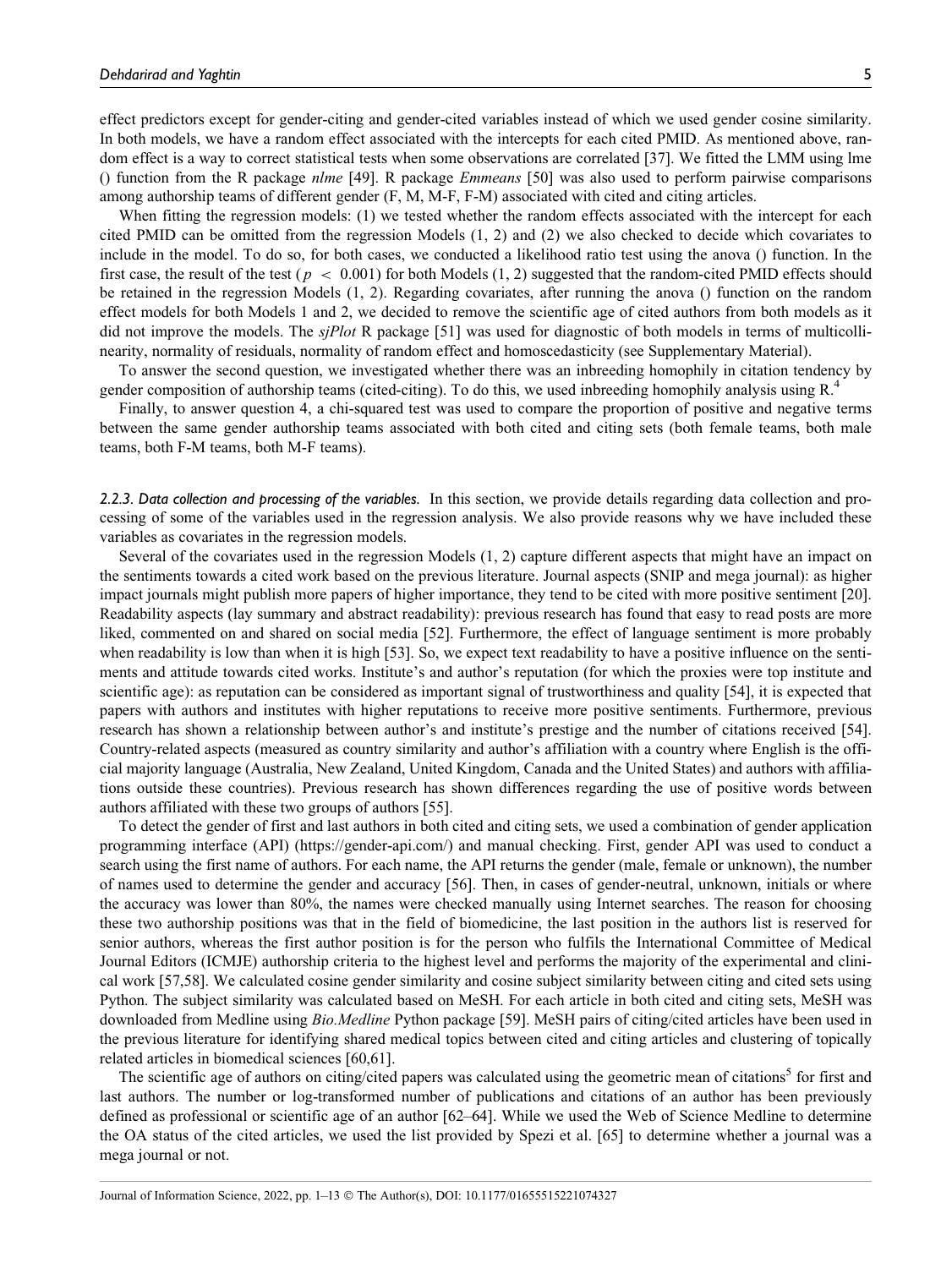

Figure 1. The percentage of papers for authorship teams of different gender in cited and citing sets.

Table 2. The result of inbreeding homophily analysis for citation tendency by gender composition of authorship teams.

| Authorship team | <b>Estimates</b> | Significance   |
|-----------------|------------------|----------------|
| F               | 0.083            | $< 0.0001$ *** |
| F-M             | 0.00001          | 0.5            |
| M               | 0.142            | $< 0.0001$ *** |
| $M-F$           | 0.00001          | 0.5            |

Significance codes: 0 '\*\*\*' 0.001 '\*\*' 0.01 '\*' 0.05 '.' 0.1 ' ' 1

Regarding readability we calculated 'abstract readability' and 'lay summary<sup>6</sup>' for each cited article. Using a journal list provided by Shailes [66], the cited articles were divided in two groups – those with and those without a lay summary. Regarding abstract readability, the Flesch Reading Ease Score was used, as it is the most used measure of text readability, and it has been used in other bibliometric studies [67]. The R *quanteda* package [68] was used to calculate this score for each abstract. The highest possible score is 121.22 and there is no lower limit. Very complicated sentences can have negative scores. The higher the score, the easier the text is to understand.

#### 3. Results

Figure 1 shows the percentage of papers for citing and cited authorships teams by gender. As can be seen from the figure, in both sets, male authorship team was the group with the highest number of papers in both cited and citing sets, whereas female authorship team was the group with the lowest number of papers in both sets.

The results of homophily analysis showed that there was a significant inbreeding for female and male authorship teams. This means that there is a significant tendency for female and male authorship teams to cite the papers by the same gender composition teams. As can be seen from Table 2, 14% of the times an authorship team composed entirely of male authors will cite another authorship team composed of only male authors. For female authorship teams, this means that 8% of the times, a female authorship team will cite another female authorship team.

#### 3.1. The results of linear mixed-effect regression analysis for Models 1 and 2

In this section, we have reported the results of regression analysis regarding Model 1 and Model 2, while controlling for several covariates. In the tables for both models, ICC is the intraclass correlation coefficient, which is calculated by dividing between-variance and the sum of between- and within-variance. In other words, ICC =  $\tau_{00}/(\sigma^2 + \tau_{00})$ , where  $\sigma^2$  is the between-group variance and  $\tau_{00}$  is equal to within-group variance [69]. By looking at the ICC values for both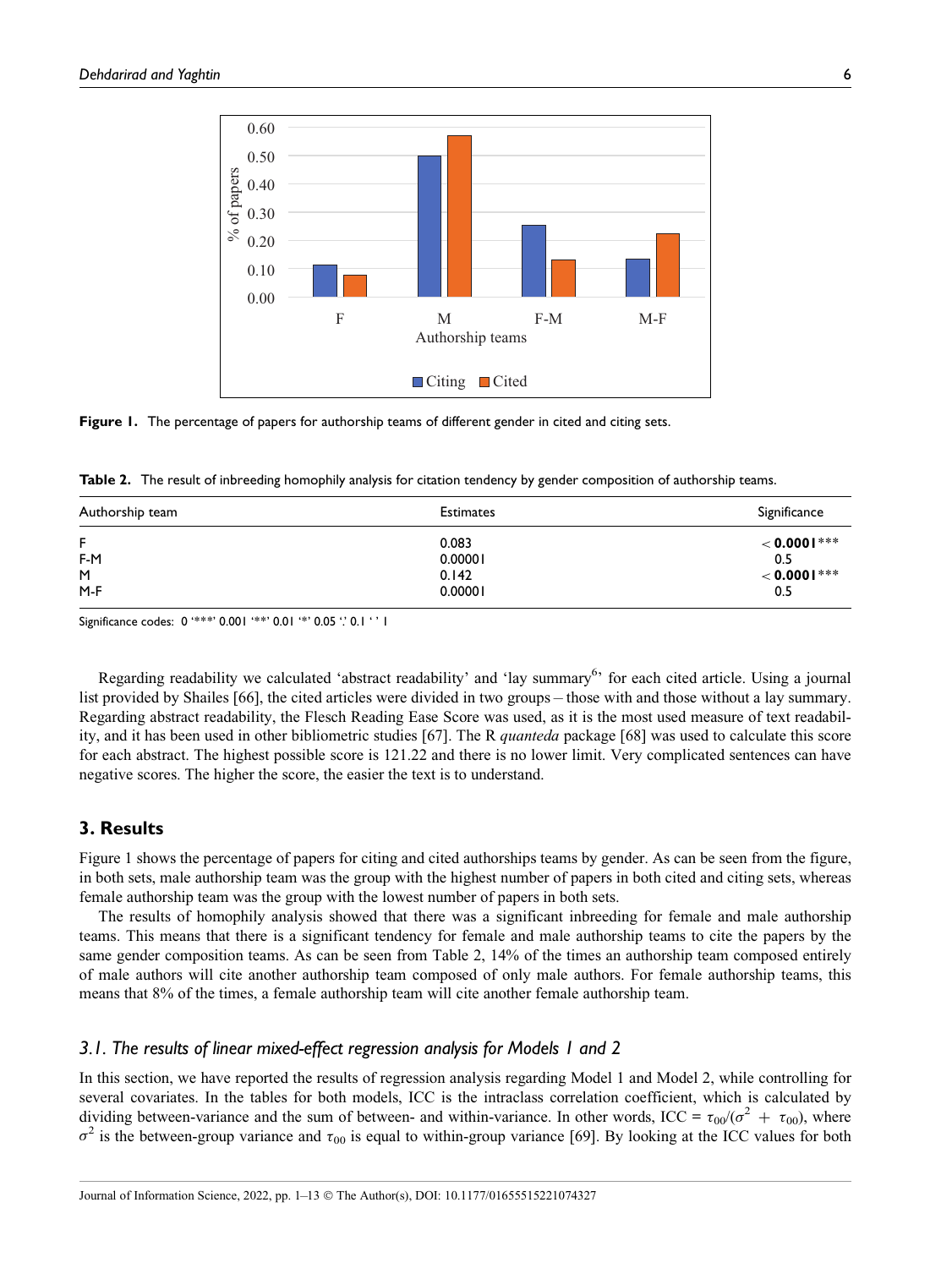|  | Table 3. The results of linear mixed-effect analysis for Model 1. |  |  |  |
|--|-------------------------------------------------------------------|--|--|--|
|--|-------------------------------------------------------------------|--|--|--|

|                                      | Sentiment score  |      |                    |         |  |  |
|--------------------------------------|------------------|------|--------------------|---------|--|--|
| Predictors                           | <b>Estimates</b> | Exp. | <b>CI</b>          | Þ       |  |  |
| (Intercept)                          | 1.88             | 6.55 | $1.66$ to $2.10$   | < 0.001 |  |  |
| Gender-citing (F-M) <sup>a</sup>     | 0.02             | 1.02 | $-0.00$ to 0.05    | 0.088   |  |  |
| Gender-citing (M)                    | 0.04             | 1.04 | $0.01$ to $0.07$   | 0.002   |  |  |
| Gender-citing (M-F)                  | 0.04             | 1.04 | 0.01 to 0.07       | 0.007   |  |  |
| Gender-cited (F-M) <sup>b</sup>      | 0.03             | 1.03 | $-0.03$ to 0.09    | 0.355   |  |  |
| Gender-cited (M)                     | 0.04             | 1.04 | $-0.01$ to 0.09    | 0.145   |  |  |
| Gender-cited (M-F)                   | $-0.04$          | 0.96 | $-0.10$ to 0.01    | 0.132   |  |  |
| SNIP-cited                           | 0.00             | 1.00 | $-0.01$ to 0.02    | 0.726   |  |  |
| Lay summary-cited (Yes)              | 0.24             | 1.27 | 0.19 to 0.28       | < 0.001 |  |  |
| OA-cited (Yes)                       | 0.21             | 1.23 | $0.00$ to $0.42$   | 0.050   |  |  |
| Citing authors-scientific impact     | $-0.01$          | 0.99 | $-0.01$ to $-0.00$ | 0.001   |  |  |
| Top institute (1)                    | $-0.03$          | 0.97 | $-0.06$ to 0.00    | 0.080   |  |  |
| Top institute (2)                    | $-0.02$          | 0.98 | $-0.04$ to 0.01    | 0.137   |  |  |
| Top institute (3)                    | $-0.00$          | 1.00 | $-0.04$ to 0.03    | 0.768   |  |  |
| Subject similarity                   | 0.07             | 1.07 | $-0.03$ to 0.16    | 0.174   |  |  |
| Cited-mega journal (yes)             | 0.03             | 1.03 | $0.00$ to $0.06$   | 0.035   |  |  |
| Country similarity                   | 0.03             | 1.03 | $0.01$ to $0.05$   | 0.010   |  |  |
| Cited_English-speaking country (no)  | $-0.06$          | 0.94 | $-0.09$ to $-0.02$ | < 0.001 |  |  |
| Citing_English-speaking country (no) | $-0.03$          | 0.97 | $-0.04$ to $-0.01$ | 0.004   |  |  |
| Cited-abstract readability           | 0.00             |      | $-0.00$ to 0.00    | 0.227   |  |  |
| Random effects                       |                  |      |                    |         |  |  |
| $\sigma^2$                           | 1.58             |      |                    |         |  |  |
| $\tau_{00}$ cited PMID               | 0.40             |      |                    |         |  |  |
| ICC                                  | 0.20             |      |                    |         |  |  |
| Number of cited PMIDs                | 17.237           |      |                    |         |  |  |
| <b>Observations</b>                  | 115,935          |      |                    |         |  |  |
| $R^2$                                | 0.58             |      |                    |         |  |  |

CI: confidence interval; SNIP: Source Normalised Impact per Paper; OA: open access; PMID: PubMed identifier; ICC: intraclass correlation coefficient.

<sup>a</sup>Gender citing (F) as the reference group.

<sup>b</sup>Gender cited (F) as the reference group.

| Table 4. Results of pairwise comparison based on gender among cited authorship teams (gender cited) and among citing authorship |  |  |  |  |
|---------------------------------------------------------------------------------------------------------------------------------|--|--|--|--|
| teams (gender citing).                                                                                                          |  |  |  |  |

| Contrasts: authorship teams by gender | Cited set        |       |              | Citing set       |       |              |  |
|---------------------------------------|------------------|-------|--------------|------------------|-------|--------------|--|
|                                       | <b>Estimates</b> | SE    | Significance | <b>Estimates</b> | SE    | Significance |  |
| $F - (F-M)$                           | $-0.030$         | 0.032 | 0.791        | $-0.024$         | 0.014 | 0.321        |  |
| $F - M$                               | $-0.039$         | 0.027 | 0.464        | $-0.040$         | 0.013 | 0.010        |  |
| $F - (M-F)$                           | 0.044            | 0.029 | 0.434        | $-0.042$         | 0.016 | 0.036        |  |
| $(F-M) - M$                           | $-0.010$         | 0.022 | 0.970        | $-0.017$         | 0.009 | 0.291        |  |
| $(F-M) - (M-F)$                       | 0.074            | 0.025 | 0.015        | $-0.018$         | 0.013 | 0.499        |  |
| $M - (M-F)$                           | 0.083            | 0.018 | $<$ 0.000 l  | $-0.001$         | 0.012 | 0.999        |  |

SE: standard error.

Models 1 and 2, it can be said that 20% of the variance in sentiment scores is due to variation between cited articles, whereas 80% of the variance is due to variation within cited articles (among citing articles connected to a cited article). Regarding gender, the result of regression analysis (Model 1) (Table 3) and pairwise comparisons (Table 4), showed that (1) in citing teams, female only authorship (F) teams had a significant lower positive sentiment towards the cited papers in comparison to male (M) and mixed (M-F) authorship teams. This means that female authorship teams were slightly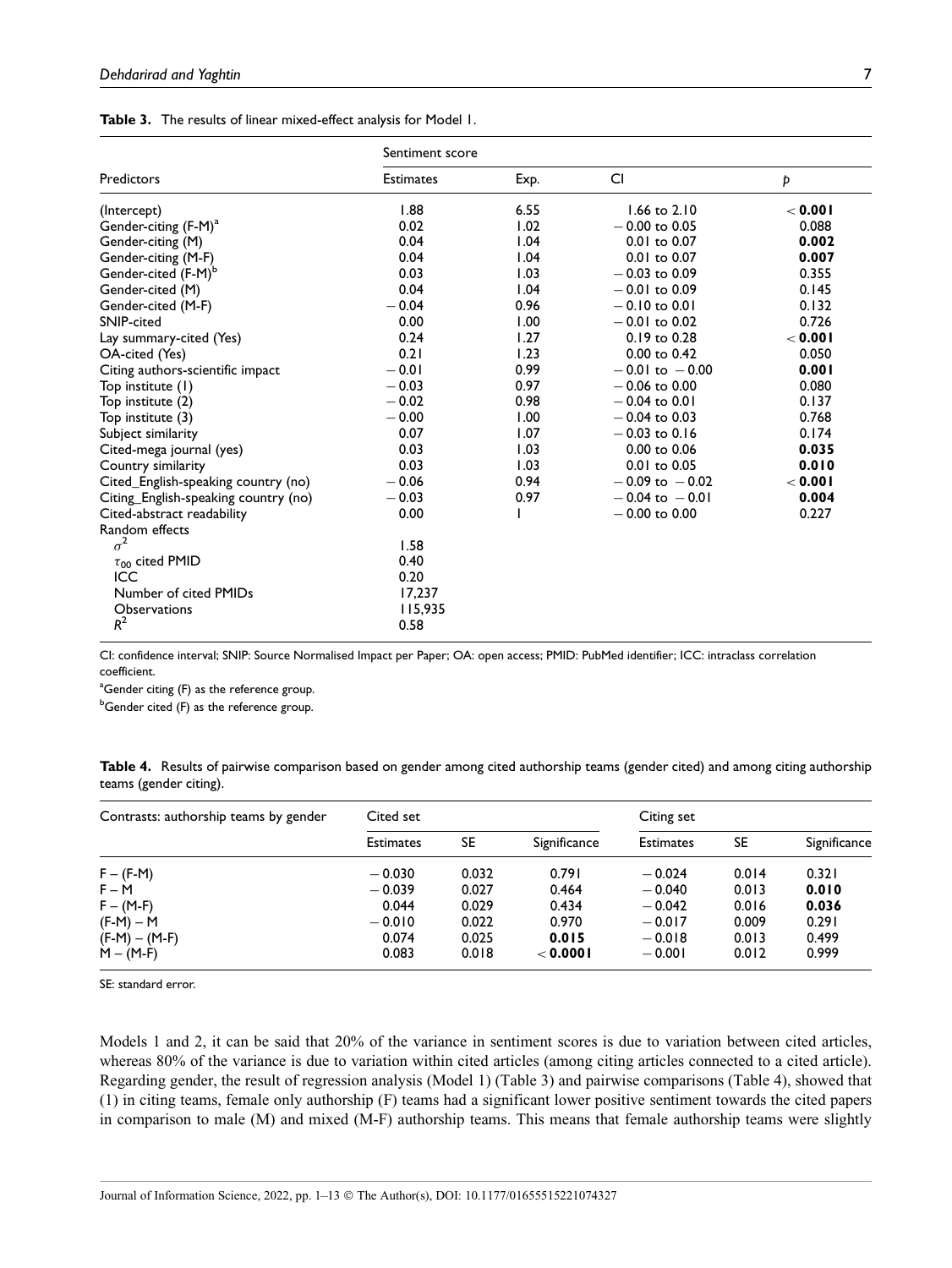|  |  |  | Table 5. The results of linear mixed-effect analysis for Model 2. |  |  |  |  |
|--|--|--|-------------------------------------------------------------------|--|--|--|--|
|--|--|--|-------------------------------------------------------------------|--|--|--|--|

| Predictors                           | Sentiment score  |      |                         |         |  |  |
|--------------------------------------|------------------|------|-------------------------|---------|--|--|
|                                      | <b>Estimates</b> | Exp. | CI                      | p       |  |  |
| (Intercept)                          | 1.89             | 6.62 | $1.68$ to $2.10$        | < 0.001 |  |  |
| Gender similarity                    | 0.04             | 1.04 | $0.01$ to $0.07$        | 0.004   |  |  |
| SNIP-cited                           | 0.00             | 1.00 | $-0.01$ to 0.02         | 0.631   |  |  |
| Lay summary-cited (yes)              | 0.24             | 1.27 | $0.20$ to $0.29$        | < 0.001 |  |  |
| OA-cited (yes)                       | 0.21             | 1.23 | $0.00$ to $0.42$        | 0.050   |  |  |
| Citing authors-scientific impact     | $-0.00$          | 1.00 | $-0.01$ to $-0.00$      | 0.001   |  |  |
| Top institute (1)                    | $-0.03$          | 0.97 | $-0.06$ to 0.00         | 0.058   |  |  |
| Top institute (2)                    | $-0.02$          | 0.98 | $-0.04$ to 0.01         | 0.139   |  |  |
| Top institute (3)                    | $-0.01$          | 0.99 | $-0.04$ to 0.03         | 0.685   |  |  |
| Subject similarity                   | 0.07             | 1.07 | $-0.03$ to 0.16         | 0.187   |  |  |
| Cited-mega journal (yes)             | 0.03             | 1.03 | $0.00 \text{ to } 0.06$ | 0.036   |  |  |
| Country similarity                   | 0.03             | 1.03 | 0.01 to 0.05            | 0.013   |  |  |
| Cited English speaking country (no)  | $-0.06$          | 0.94 | $-0.09$ to $-0.03$      | < 0.001 |  |  |
| Citing_English speaking country (no) | $-0.03$          | 0.97 | $-0.04$ to $-0.01$      | 0.004   |  |  |
| Cited-abstract readability           | 0.00             |      | $-0.00$ to 0.00         | 0.232   |  |  |
| Random effects                       |                  |      |                         |         |  |  |
| $\sigma^2$                           | 1.58             |      |                         |         |  |  |
| $\tau$ 00 cited PMID                 | 0.40             |      |                         |         |  |  |
| ICC                                  | 0.20             |      |                         |         |  |  |
| Number of cited PMIDs                | 17,237           |      |                         |         |  |  |
| <b>Observations</b>                  | 115,935          |      |                         |         |  |  |
| $R^2$                                | 0.52             |      |                         |         |  |  |

CI: confidence interval; SNIP: Source Normalised Impact per Paper; OA: open access; PMID: PubMed identifier; ICC: intraclass correlation coefficient.

less positive towards cited papers in comparison to male (M) and mixed authorship teams (M-F) and (2) in cited teams, male teams (M) received a significant higher positive sentiment in comparison to mixed teams (M-F). In addition, mixed authorship teams with a female last author (M-F) received a lower positive sentiment in comparison to mixed authorship teams with a male last author (F-M).

The result of regression analysis regarding gender for Model 2 (Table 5) showed a small significant positive association between gender similarity of cited and citing authorship teams and sentiment score received per cited papers. This means that as the gender similarity between cited and citing sets increased, the sentiment score increased.

As for the rest of covariates in both models, the results showed that the existence of lay summary for a cited paper had a small positive significant association with the sentiment score received. In addition, the results showed a positive association between the publication venue of a cited paper when it was a mega journal and the sentiment score revived. This means that if the publication venue of a cited paper was a mega journal, the sentiment score received was positive.

Regarding the country covariates, as can be seen from Table 5, as country similarity increased, the sentiment score increased. In addition, the results showed when authors on citing or cited papers were affiliated with non-English native speaking countries, the sentiment score decreased.

#### 3.2. The results of chi-square test to compare the proportion of positive and negative terms

A chi-square test was used to study whether the proportion of counts of positive and negative terms between the same gender composition teams was significantly different or not. The results showed that relative proportion of positive and negative terms was significantly different in the groups ( $p < 0.0001$ ). In addition, the result of post hoc test (using Bonferroni's correction) showed that the proportion of positive terms was significantly higher than expected for male authorship teams when citing a male authorship team. Interestingly, the proportion of negative terms was significantly higher than expected for female and mixed gender (F-M and M-F) teams, when citing teams composed of the same gender.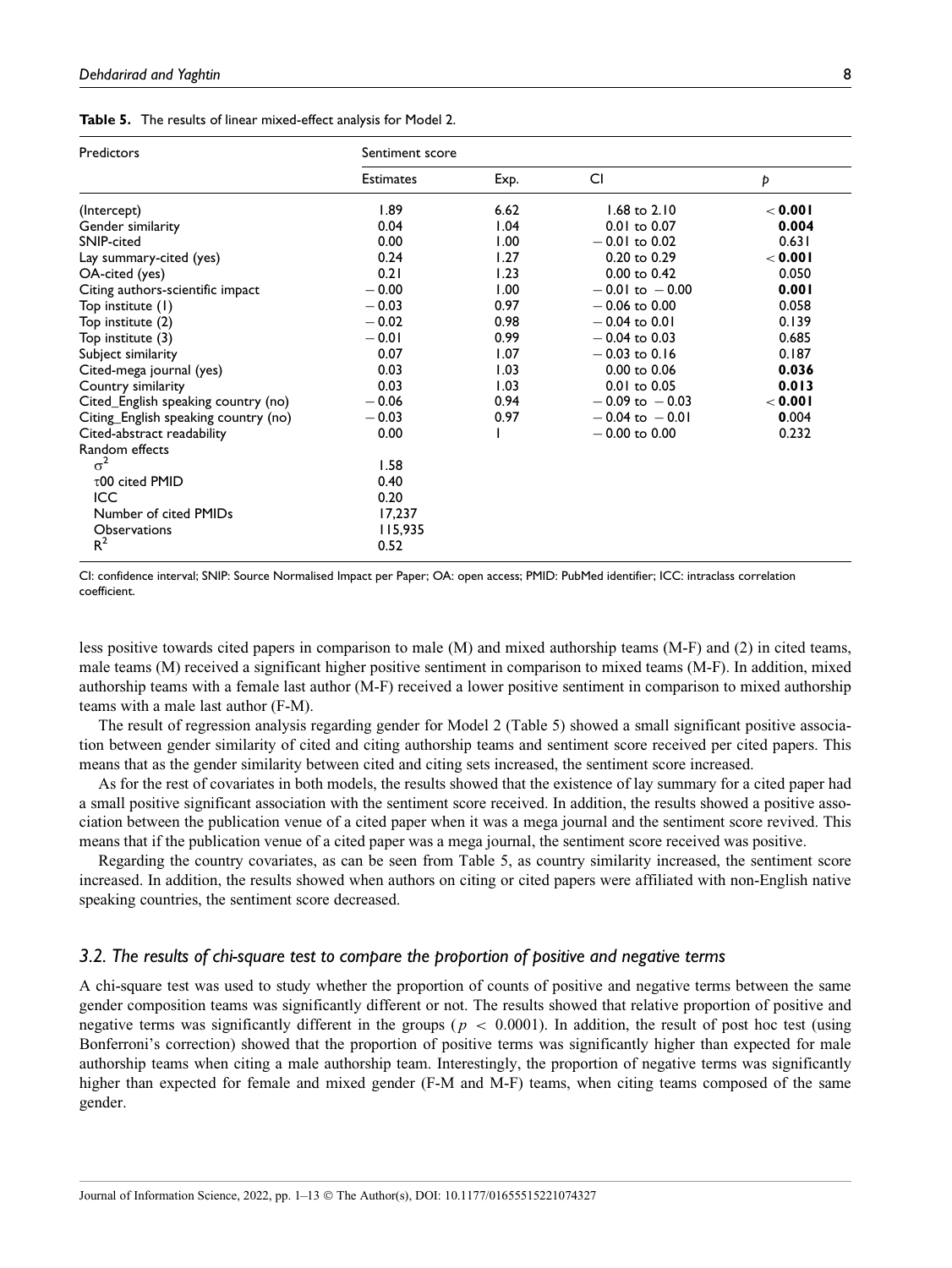#### 4. Conclusion and discussion

In this study, we investigated whether female and male authors in the field of life sciences and biomedicine differed in their citation homophily and framing the findings of papers that they cited. To do this, we addressed two research objectives and four questions. The findings in relation to these are discussed below.

Regarding the first objective, whether there was a tendency towards authorship teams by gender in terms of sentiment when citing or being cited, we investigated this via question one. The results of regression analysis and pairwise comparisons for question 1 showed that when citing a paper, female only authorship (F) teams had a significant lower positive sentiment towards the cited papers in comparison to male (M) and mixed (M-F) authorship teams. In other words, female authorship teams were slightly less positive towards cited papers in comparison to male (M) and mixed authorship teams (M-F). In addition, when being cited, male teams (M) received a significant higher positive sentiment in comparison to mixed (M-F).

Regarding the second objective, we studied whether there was a tendency for authorship teams in terms of citation, sentiment score or the frequency of positive/negative terms when citing papers of the same gender composition teams. This objective was answered through questions 2, 3 and 4.

The results of the analysis from question 2 showed a significant tendency for female and male authorship teams to cite papers by the same gender composition teams. This homophily was 14% and 8% of the times for men and women, respectively. This finding makes sense, as found in previous research, networks of men are more homophilic than women's, especially in environments in which men are dominant [70,71]. Our finding is in line with Ghiasi et al. [15], who also found a gender homophily in referencing patterns. The authors concluded that the lower number of female authorships might lead to men's higher inclination (compared with women) to cite papers by the same gender, which in turn could contribute to the Matilda effect in science [12].

The results of regression analysis from question 3 showed a small significant positive association between the gender similarity of cited and citing authorship teams and the sentiment score received, while controlling for several covariates. In other words, as the cosine gender similarity between cited and citing papers increased, the positive sentiment score slightly increased. This finding seems to suggest that there is a slight tendency for authors to be more positive towards authorship teams with a more similar gender composition. However, further analysis (question 4) showed that the frequency of positive terms for male authorship teams was significantly higher than expected when citing a male authorship team. In contrast, the frequency of negative terms for female authorship teams was significantly higher than expected when citing a female authorship team. The findings about the use of positive and negative terms when citing same gender authorship teams is in line with Lerchenmueller et al.'s [3] study which showed that in medicine and life sciences, female first-last authored articles were 21% less probably to present their research work positively compared with articles in which the first and/or last author was male. The finding is also in line with McKinnon and O'Connell's [11] study, which found that in STEM, women academics who publicly communicated their scientific work were probably to be negatively stereotyped, judged and held back by other women. The authors suggested the reason why women may judge other women more harshly, could be simply due to underlying implicit bias. As language statistics have been shown to predict people's implicit gender biases [7], it could also be the case in this study that authors' implicit biases about gender could be translated into sentiments regarding the articles they cite. Another explanation to this finding could be related to men's higher tendency to use more boastful or authoritative language compared with women, who may also use less compelling language and be less probably to self-promote their research findings [4]. Consequently, men could be more positive regarding the work of other men, whereas women may be less positive to the work of their own gender.

When conducting regression analyses for questions 1 and 3, we controlled for several important factors that were associated with sentiment score according to previous research. Among these factors, lay summary for a cited paper, country similarity and publication venue of a cited paper (when it was a mega journal) had a positive significant association with the sentiment score received. The finding about lay summary as also indicated in Tan et al. [53] shows the importance of making the text readable (by providing a lay summary in our case) as it provides a remedy in debiasing the language sentiment effect. The finding regarding mega journal might be related to the Matthew effect of journal's ranking – the tendency for a high-ranked journal to receive more citations to its papers [72]. In addition, our findings showed that authors affiliated to an institute in a non-English-speaking country had a lower positive sentiment when they were citing or being cited. As the use of English language in scientific papers can affect one's judgement about the quality of a scientific paper [73], this might presumably create a bias towards authors affiliated to non-English-speaking countries. The finding with regard citing authors is in line with a study by Kourilová [74], which found that non-native English speakers often wrote in an honest, or brutal, blunt manner in their scientific reports.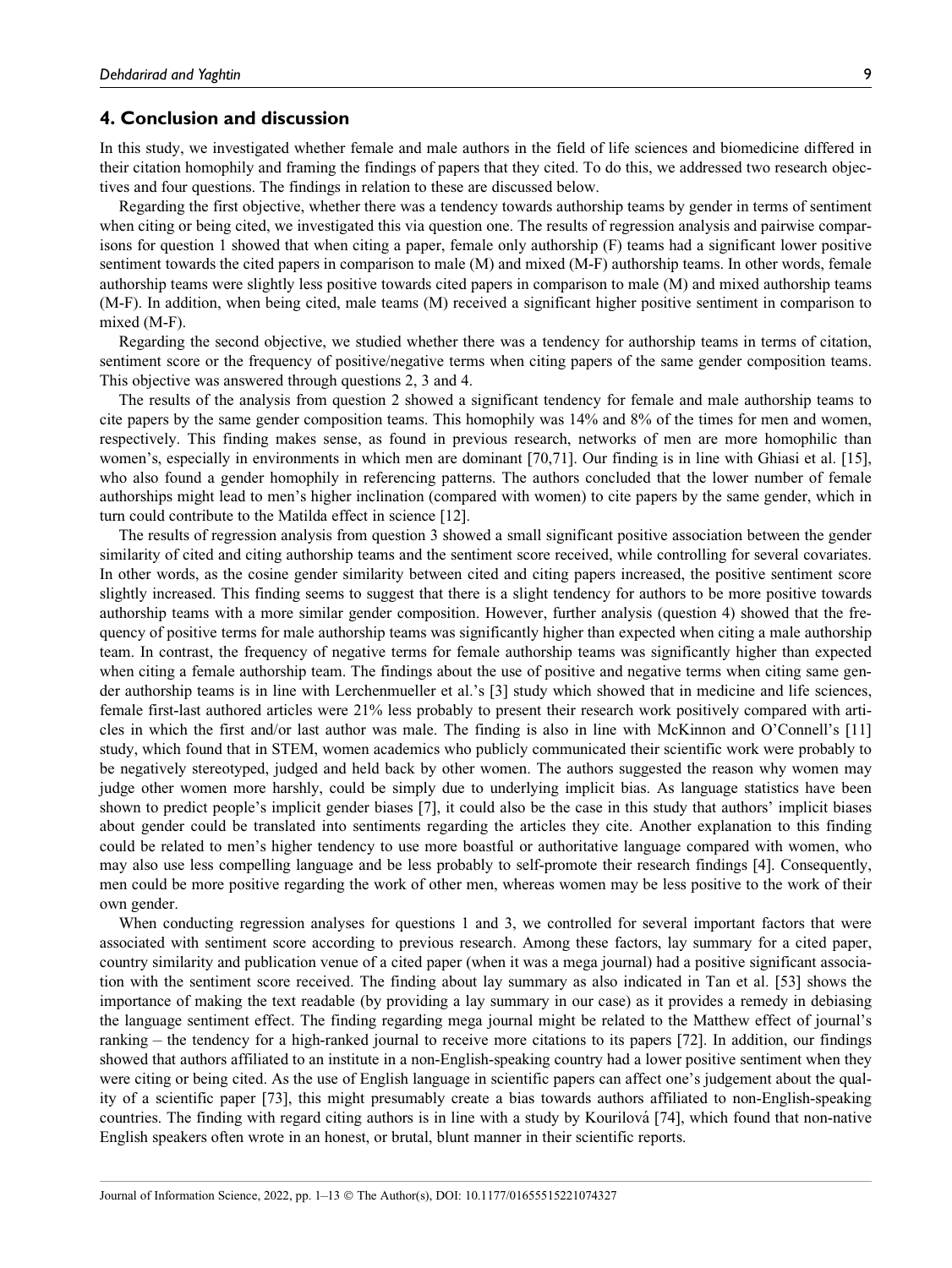Collectively, our findings showed gender differences in citation homophily and citation sentiments in the fields of in life science and biomedicine. In general, our findings seem to suggest the existence of Mathew/Matilda effect in the field of life sciences and biomedicine, where there is a higher tendency for male authors to cite papers written by the same gender. Furthermore, when being cited, male-authored papers received a significant higher positive sentiment compared with female-authored papers. Men also used significantly more positive terms when citing papers written by the same gender composition teams. However, this study seems to suggest that not only men contribute to this gender gap in this field, but also women; as our finding showed a lower tendency for women to use positive terms when citing the research findings of papers with the same gender composition. The higher tendency of men to use more positive, boastful or authoritative language compared with women as shown per pervious research [3–5] might act in two ways: men to be more positive towards their own gender and women be less positive towards their own gender. Previous research suggested the extent to which women promote their research accomplishments relative to men as one of the mechanisms that might contribute to current gender gaps in academic medicine [3]. However, it should also be considered that as the promotion of research findings for women might be considered counter stereotypical behaviour [10,75], women might be criticised for this behaviour, even sometimes by other women [4,11]. Thus, it might be the case that implicit gender biases negatively act against women in the way that their research findings are perceived by both men and women. However, further research is required to corroborate this finding.

We believe that our findings are important, as they provide awareness regarding these gender differences in tendency of authors, in terms of citation and language framing of research findings that they cited. Thus, they could serve as a basis for initial actions that can be taken to reduce the gender gap in life sciences and biomedicine.

Finally, this study has some limitations. In this study, we used SentiWordNet for sentiment analysis. Although this dictionary has a large vocabulary coverage and our results demonstrated a good reliability, this analysis could be potentially further improved using a field specific dictionary, which is not currently available [76]. Alternative algorithms such as supervised machine learning methods could also be used in future research.

#### Declaration of conflicting interests

The author(s) declared no potential conflicts of interest with respect to the research, authorship and/or publication of this article.

#### Funding

The author(s) received no financial support for the research, authorship and/or publication of this article.

#### ORCID iD

Tahereh Dehdarirad **<https://orcid.org/0000-0003-2529-962X>** 

#### Supplemental material

Supplemental material for this article is available online.

#### **Notes**

- 1. The text surrounding each cited reference within the text is called citances [77].
- 2. No, not, n't, never, neither, nor, none, nobody, nowhere, nothing, cannot, cannot, without, no one and no way.
- 3. Synonym sets.
- 4. The R codes were provided by John Skvoretz at a Social Network Analysis course.
- 5. To obtain the number of citations for first and last authors, we conducted a search in the SciVal Author Lookup API ([https://dev.el](https://dev.elsevier.com/documentation/SciValAuthorAPI.wadl)[sevier.com/documentation/SciValAuthorAPI.wadl](https://dev.elsevier.com/documentation/SciValAuthorAPI.wadl)) using authors' IDs.
- 6. A lay summary is a brief summary of research that uses clear, plain language to communicate complex ideas and technical and scientific terms to an audience who does not have prior knowledge about the subject.

#### **References**

- [1] Girod S, Fassiotto M, Grewal D et al. Reducing implicit gender leadership bias in academic medicine with an educational intervention. *Acad Med* 2016; 91: 1143–1150.
- [2] Montalvo JG, Alimonti D, Reiland S et al. Gender stereotype and the scientific career of women: evidence from biomedical research centers. bioRxiv 2020. DOI: 10.1101/2020.10.29.360560.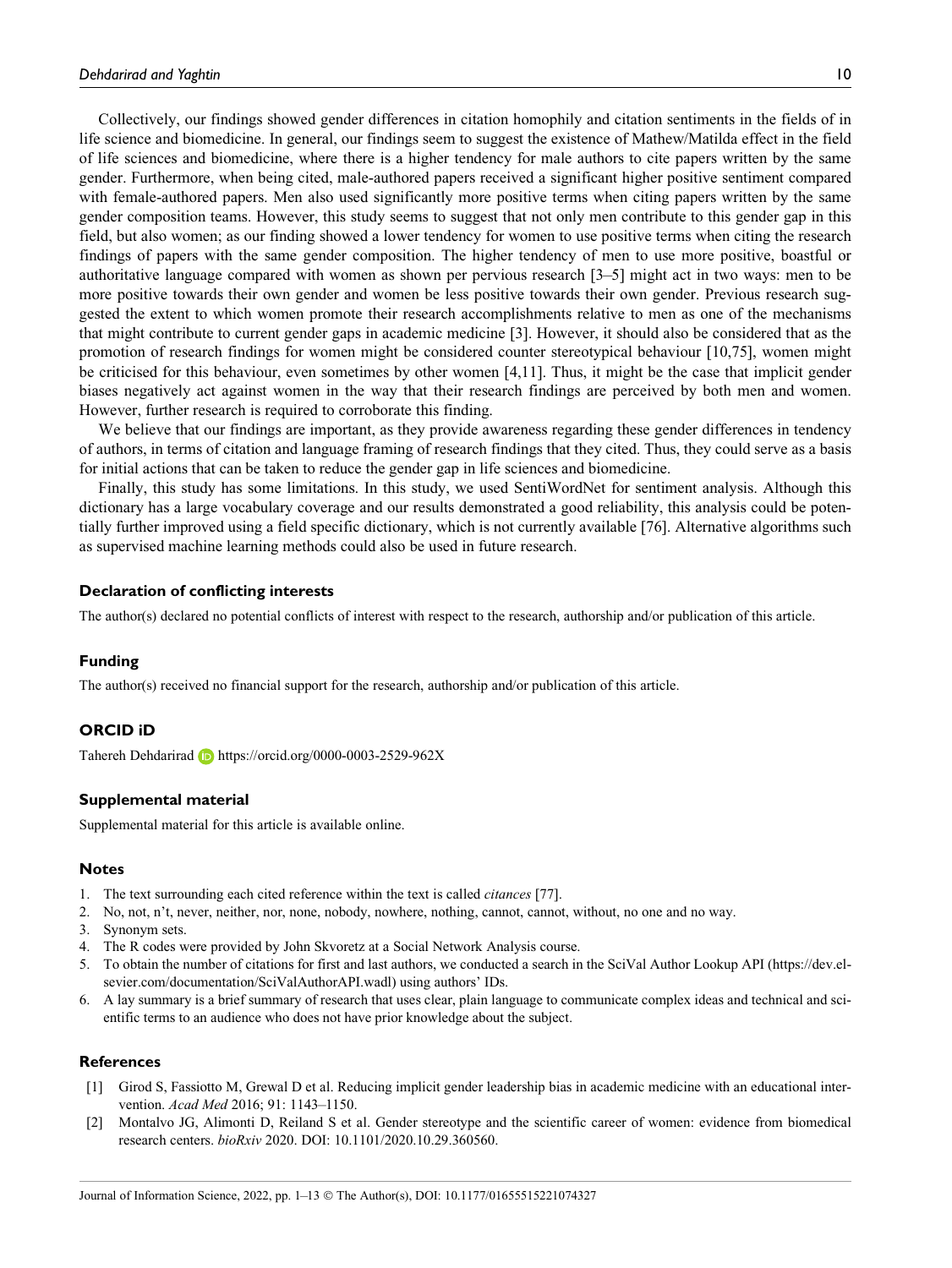- [3] Lerchenmueller MJ, Sorenson O and Jena AB. Gender differences in how scientists present the importance of their research: observational study. BMJ 2019; 367: l6573–l6573.
- [4] Reuben E, Sapienza P and Zingales L. How stereotypes impair women's careers in science. Proc Natl Acad Sci U S A 2014; 111: 4403–4408.
- [5] Witteman HO, Hendricks M, Straus S et al. Are gender gaps due to evaluations of the applicant or the science? A natural experiment at a national funding agency. Lancet 2019; 393: 531–540.
- [6] Franco MC, Rice DB, Schuch HS et al. The impact of gender on scientific writing: an observational study of grant proposals. J Clin Epidemiol 2021; 136: 37–43.
- [7] Lewis M and Lupyan G. Gender stereotypes are reflected in the distributional structure of 25 languages. Nat Hum Behav 2020; 4: 1021–1028.
- [8] Burkinshaw P. Introduction. In: Taylor Y (ed.) Higher education, leadership and women vice chancellors: fitting into communities of practice of masculinities. London: Palgrave Macmillan, 2015, pp. 1–17.
- [9] Rudman LA. Self-promotion as a risk factor for women: the costs and benefits of counterstereotypical impression management. J Pers Soc Psychol 1998; 74: 629–645.
- [10] Azoulay P and Lynn F. Self-citation, cumulative advantage, and gender inequality in science. Sociol Sci 2020; 7: 152–186.
- [11] McKinnon M and O'Connell C. Perceptions of stereotypes applied to women who publicly communicate their STEM work. Humanit Soc Sci Commun 2020; 7: 160.
- [12] Rossiter MW. The Matthew Matilda effect in science. Soc Stud Sci 1993; 23: 325–341.
- [13] Dion ML and Mitchell SM. How many citations to women is 'enough'? Estimates of gender representation in political science. PS Polit Sci Polit 2020; 53: 107–113.
- [14] Bertolero M, Dworkin J, David S et al. Racial and ethnic imbalance in neuroscience reference lists and intersections with gender. bioRxiv 2020. DOI: 10.1101/2020.10.12.336230.
- [15] Ghiasi G, Mongeon P, Sugimoto C et al. Gender homophily in citations. In: 23rd international conference on science and technology indicators (eds R Costas, T Franssen and A Yegros-Yegros), Leiden, 12–14 September 2018, pp. 1519–1525. Leiden: Centre for Science and Technology Studies (CWTS).
- [16] Skvoretz J. Diversity, integration, and social ties: attraction versus repulsion as drivers of intra- and intergroup relations. Am J Sociol 2013; 119: 486–517.
- [17] Athar A. Sentiment analysis of scientific citations. Cambridge: Computer Laboratory, University of Cambridge, 2014.
- [18] Xu J, Zhang Y, Wu Y et al. Citation sentiment analysis in clinical trial papers. AMIA Annu Symp Proc 2015; 2015: 1334–1341.
- [19] Ghosh S, Das D and Chakraborty T. Determining sentiment in citation text and analyzing its impact on the proposed ranking index. Cham: Springer International Publishing, 2018.
- [20] Yan E, Chen Z and Li K. The relationship between journal citation impact and citation sentiment: a study of 32 million citances in PubMed Central. Quant Sci Stud 2020; 1: 664–674.
- [21] Zhang G, Ding Y and Milojević S. Citation content analysis (CCA): a framework for syntactic and semantic analysis of citation content. J Am Soc Inf Sci Technol 2013; 64(7): 1490–1503.
- [22] Kilicoglu H, Peng Z, Tafreshi S et al. Confirm or refute? A comparative study on citation sentiment classification in clinical research publications. J Biomed Inform 2019; 91: 103123.
- [23] Athar A and Teufel S. Context-enhanced citation sentiment detection. In: Fosler-Lussier E, Riloff E and Bangalore S (eds) Proceedings of the 2012 conference of the North American chapter of the association for computational linguistics: human language technologies. Montreal, QC, Canada: Association for Computational Linguistics, 2012, pp. 597–601.
- [24] Sadia A, Khan FK and Bashir F. An overview of lexicon-based approach for sentiment analysis. In: 3rd international electrical engineering conference (IEEC 2018), 9–10 February 2018, Karachi, Pakistan.
- [25] Goeuriot L, Na J-C, Min Kyaing WY et al. Sentiment lexicons for health-related opinion mining. In: Yang CC (ed.) Proceedings of the 2nd ACM SIGHIT international health informatics symposium. Miami, FL: Association for Computing Machinery, 2012, pp. 219–226.
- [26] Wiley MT, Jin C, Hristidis V et al. Pharmaceutical drugs chatter on Online Social Networks. J Biomed Inform 2014; 49: 245–254.
- [27] del Pilar Salas-Zárate M, Alor-Hernández G, García-Alcaraz JL et al. A sentiment analysis method for analyzing users opinions about drugs for chronic diseases. In: Vasant P, Litvinchev I, lejo-Saucedo JAM, et al. (eds) Data analysis and optimization for engineering and computing problems 2020: EAI/Springer innovations in communication and computing. Cham: Springer, 2020.
- [28] Yaghtin M, Sotudeh H, Nikseresht A et al. Modeling the co-citation dependence on semantic layers of co-cited documents. Online Inf Rev. Epub ahead of print 2021. DOI: 10.1108/OIR-04-2020-0126.
- [29] Cavalcanti DC, Prudêncio RBC, Pradhan SS et al. Good to be bad? Distinguishing between positive and negative citations in scientific impact. In: 2011 IEEE 23rd international conference on tools with artificial intelligence, Boca Raton, FL, 7-9 November 2011, pp. 156–162. New York: IEEE.
- [30] Sendhilkumar S, Elakkiya E and GS M. Citation semantic based approaches to identify article quality. In: The third international conference on computer science, engineering and applications-ICCSEA (ed DC Wyld), Delhi, India, 24–26 May 2013, pp. 411–420. Cham: Springer.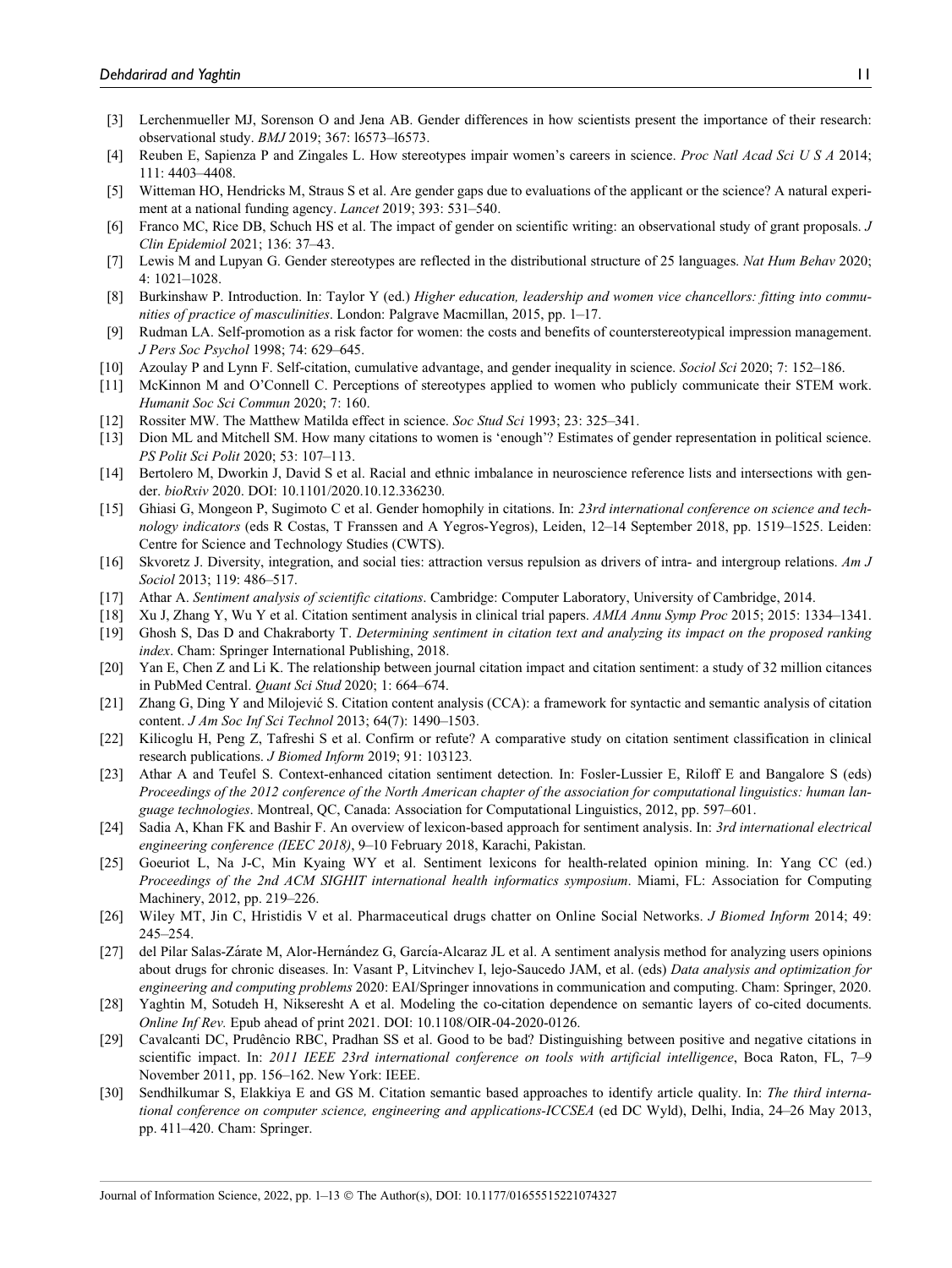- [31] Gonçalves P, Araújo M, Benevenuto F et al. Comparing and combining sentiment analysis methods. In: Abbadi AE and Krishnamurthy B (Eds) Proceedings of the first ACM conference on online social networks. Boston, MA: Association for Computing Machinery, 2013, pp. 27–38.
- [32] Jia M. Citation function and polarity classification in biomedical papers. London, ON, Canada: University of Western Ontario, 2018.
- [33] Agarwal S, Choubey L and Yu H. Automatically classifying the role of citations in biomedical articles. AMIA Annu Symp Proc 2010; 2010: 11–15.
- [34] PubMed Central. Open access subset, 2021,<https://www.ncbi.nlm.nih.gov/pmc/tools/openftlist/>
- [35] Fujiwara T and Yamamoto Y. Colil: a database and search service for citation contexts in the life sciences domain. *J Biomed* Semant 2015; 6: 38.
- [36] Esuli A and Sebastiani F. SentiWordNet: a high-coverage lexical resource for opinion mining. Technical report ISTI-PP-002/ 2007. Rome: Institute of Information Science and Technologies of the Italian National Research Council, 2007.
- [37] Mahalakshmi GS, Siva R and Sendhilkumar S. Context based retrieval of scientific publications via reader lens. New Delhi, India: Springer, 2015.
- [38] Denecke K. Sentiment analysis from medical texts. In: Denecke K (ed.) Health web science: social media data for healthcare. Cham: Springer, 2015, p. 87.
- [39] Asghar MZ, Ahmad S, Qasim M et al. SentiHealth: creating health-related sentiment lexicon using hybrid approach. Springerplus 2016; 5: 1139.
- [40] Yaghtin M, Sotudeh H, Mirzabeigi M et al. In quest of new document relations: evaluating co-opinion relations between cocitations and its impact on Information retrieval effectiveness. Scientometrics 2019; 119: 987–1008.
- [41] Rotondi MA and Donner A. A confidence interval approach to sample size estimation for interobserver agreement studies with multiple raters and outcomes. J Clin Epidemiol 2012; 65: 778–784.
- [42] Gamer M, Lemon J and Fellows Puspendra SI. irr: various coefficients of interrater reliability and agreement, 2019, [https://](https://cran.r-project.org/package=irr) [cran.r-project.org/package=irr](https://cran.r-project.org/package=irr)
- [43] McHugh ML. Interrater reliability: the kappa statistic. Biochem Med (Zagreb) 2012; 22: 276–282.
- [44] Landis JR and Koch GG. The measurement of observer agreement for categorical data. Biometrics 1977; 33: 159–174.
- [45] Bolker BM. Linear and generalized linear mixed models. In: Gordon SN-Y, Fox A and Sosa VJ (eds) Ecological statistics: contemporary theory and application. Oxford: Oxford University Press, 2015, p. 315.
- [46] Golub MS and Sobin CA. Statistical modeling with litter as a random effect in mixed models to manage 'intralitter likeness'. Neurotoxicol Teratol 2020; 77: 106841.
- [47] West BT, Welch KB and Gałecki AT. LINEAR MIXED MODELS: A Practical Guide Using Statistical Software. Ann Arbor, USA: CRC Press, Taylor & Francis Group, 2015.
- [48] Ralitza G. Linear mixed models for longitudinal and clustered data. In: Ralitza G (ed.) Statistical methods in psychiatry and related fields: longitudinal, clustered, and other repeated measures data. Boca Raton, FL: CRC Press Taylor & Francis Group, 2017.
- [49] Pinheiro J, Bates D, DebRoy S et al. nlme: linear and nonlinear mixed effects models (R package version 3.1-152), 2021, <https://CRAN.R-project.org/package=nlme>
- [50] Lenth RV, Buerkner P, Herve M et al. Emmeans: estimated marginal means, aka least-squares means, 2021, [https://cran.r-pro](https://cran.r-project.org/web/packages/emmeans/index.html)[ject.org/web/packages/emmeans/index.html](https://cran.r-project.org/web/packages/emmeans/index.html)
- [51] Lüdecke D. sjPlot: data visualization for statistics in social science (R package version 2.8.9), 2021, [https://CRAN.R-projec](https://CRAN.R-project.org/package=sjPlot)[t.org/package=sjPlot](https://CRAN.R-project.org/package=sjPlot)
- [52] Pancer E, Chandler V, Poole M et al. How readability shapes social media engagement. J Consum Psychol 2019; 29: 262–270.
- [53] Tan H-T, Ying Wang E and Zhou B. When the use of positive language backfires: the joint effect of tone, readability, and investor sophistication on earnings judgments. J Account Res 2014; 52: 273–302.
- [54] Petersen AM, Fortunato S, Pan RK et al. Reputation and impact in academic careers. Proc Natl Acad Sci U S A 2014; 111: 15316–15321.
- [55] Vinkers CH, Tijdink JK and Otte WM. Use of positive and negative words in scientific PubMed abstracts between 1974 and 2014: retrospective analysis. BMJ 2015; 351: h6467.
- [56] Santamaría L and Mihaljević H. Comparison and benchmark of name-to-gender inference services. PeerJ Comput Sci 2018; 4: e156.
- [57] International Committee of Medical Journal Editors (ICMJE). Uniform requirements for manuscripts submitted to biomedical journals: defining the role of authors and contributors, 2010, [http://www.icmje.org/recommendations/browse/roles-and-respon](http://www.icmje.org/recommendations/browse/roles-and-responsibilities/defining-the-role-of-authors-and-contributors.html)[sibilities/defining-the-role-of-authors-and-contributors.html](http://www.icmje.org/recommendations/browse/roles-and-responsibilities/defining-the-role-of-authors-and-contributors.html)
- [58] Sharma H and Verma S. Authorship in biomedical research: a sweet fruit of inspiration or a bitter fruit of trade. Trop Parasitol 2018; 8: 62–69.
- [59] Chapman B and Chang J. Biopython: python tools for computational biology. SIGBIO Newsl 2000; 20: 15–19.
- [60] Leydesdorff L, Comins JA, Sorensen AA et al. Cited references and Medical Subject Headings (MeSH) as two different knowledge representations: clustering and mappings at the paper level. Scientometrics 2016; 109(3): 2077–2091.